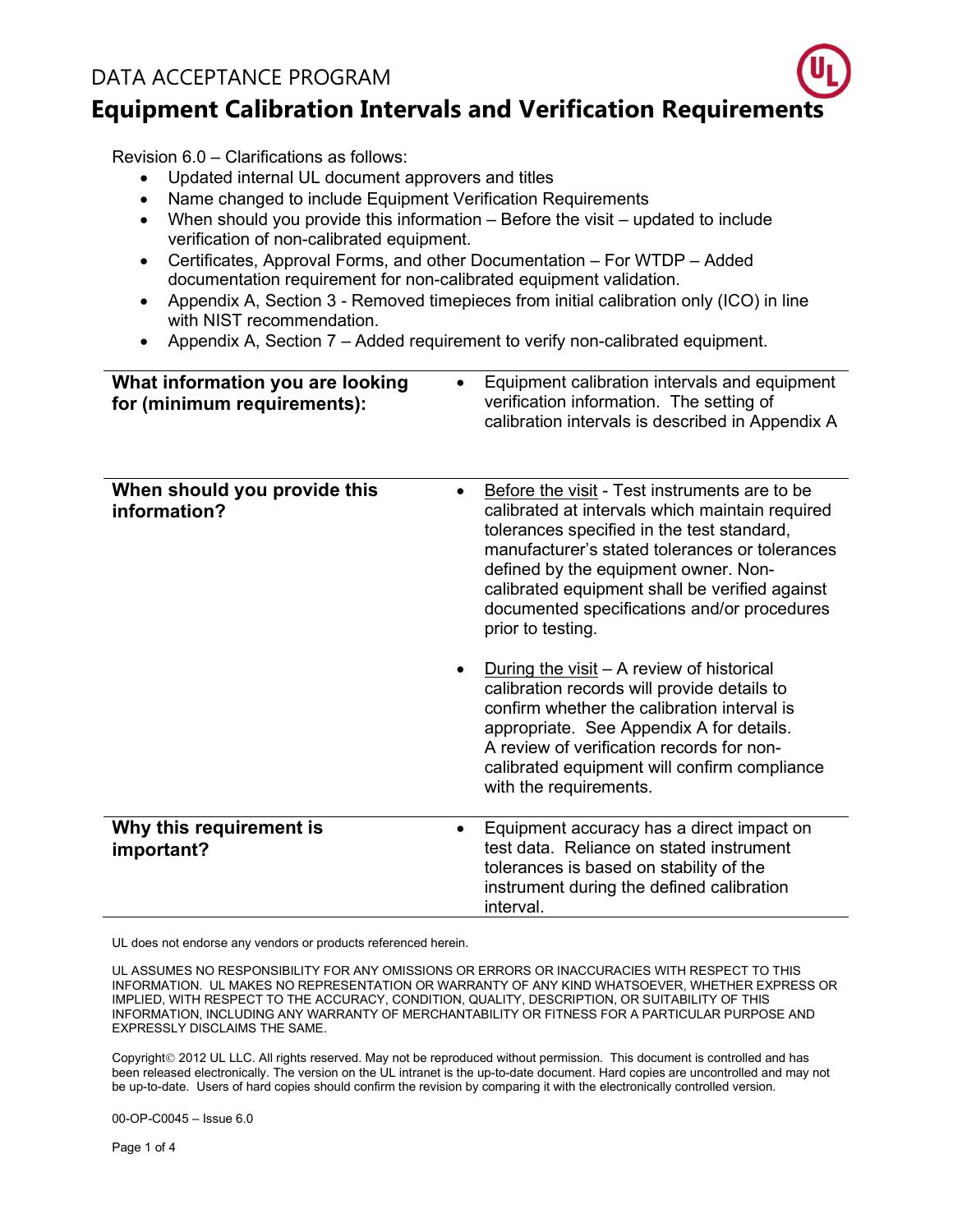| <b>Certificates, Approval Forms,</b><br>and Other Documentation | Certificates and other related documentation<br>$\bullet$<br>associated with testing are to be processed in the<br>following manner:                                                                                                                                                                                                                                                                                                                                                                                                                                                                                                                                |
|-----------------------------------------------------------------|---------------------------------------------------------------------------------------------------------------------------------------------------------------------------------------------------------------------------------------------------------------------------------------------------------------------------------------------------------------------------------------------------------------------------------------------------------------------------------------------------------------------------------------------------------------------------------------------------------------------------------------------------------------------|
|                                                                 | For WTDP -<br>Calibrated Equipment - Historical records<br>$\circ$<br>for calibration intervals are to be retained<br>by the client for proof of appropriate<br>calibration cycles. UL staff is to request<br>copies of calibration certificates, and<br>related documentation for the equipment<br>used in testing under the present project.<br>Non-Calibrated Equipment - records must<br>$\circ$<br>be retained by the client to demonstrate<br>that non-calibrated equipment has been<br>properly verified. UL staff is to request<br>copies of verification data for the<br>applicable non-calibrated equipment used<br>in testing under the present project. |
|                                                                 | For other DAP programs (CTDP, TCP, TPTDP, PPP)<br>Clients are to index and retain copies of<br>$\bullet$<br>certificates and related documentation for the<br>equipment used in testing.<br>In lieu of storage of paper copies of the<br>$\bullet$                                                                                                                                                                                                                                                                                                                                                                                                                  |
|                                                                 | documentation, these may be stored<br>electronically.                                                                                                                                                                                                                                                                                                                                                                                                                                                                                                                                                                                                               |

 Retention time for the records is to be retained for 5 years from the date of the signature of the authorized signatory on the data package in which the last time the test equipment was used.

UL does not endorse any vendors or products referenced herein.

UL ASSUMES NO RESPONSIBILITY FOR ANY OMISSIONS OR ERRORS OR INACCURACIES WITH RESPECT TO THIS INFORMATION. UL MAKES NO REPRESENTATION OR WARRANTY OF ANY KIND WHATSOEVER, WHETHER EXPRESS OR IMPLIED, WITH RESPECT TO THE ACCURACY, CONDITION, QUALITY, DESCRIPTION, OR SUITABILITY OF THIS INFORMATION, INCLUDING ANY WARRANTY OF MERCHANTABILITY OR FITNESS FOR A PARTICULAR PURPOSE AND EXPRESSLY DISCLAIMS THE SAME.

Copyright 2012 UL LLC. All rights reserved. May not be reproduced without permission. This document is controlled and has been released electronically. The version on the UL intranet is the up-to-date document. Hard copies are uncontrolled and may not be up-to-date. Users of hard copies should confirm the revision by comparing it with the electronically controlled version.

00-OP-C0045 – Issue 6.0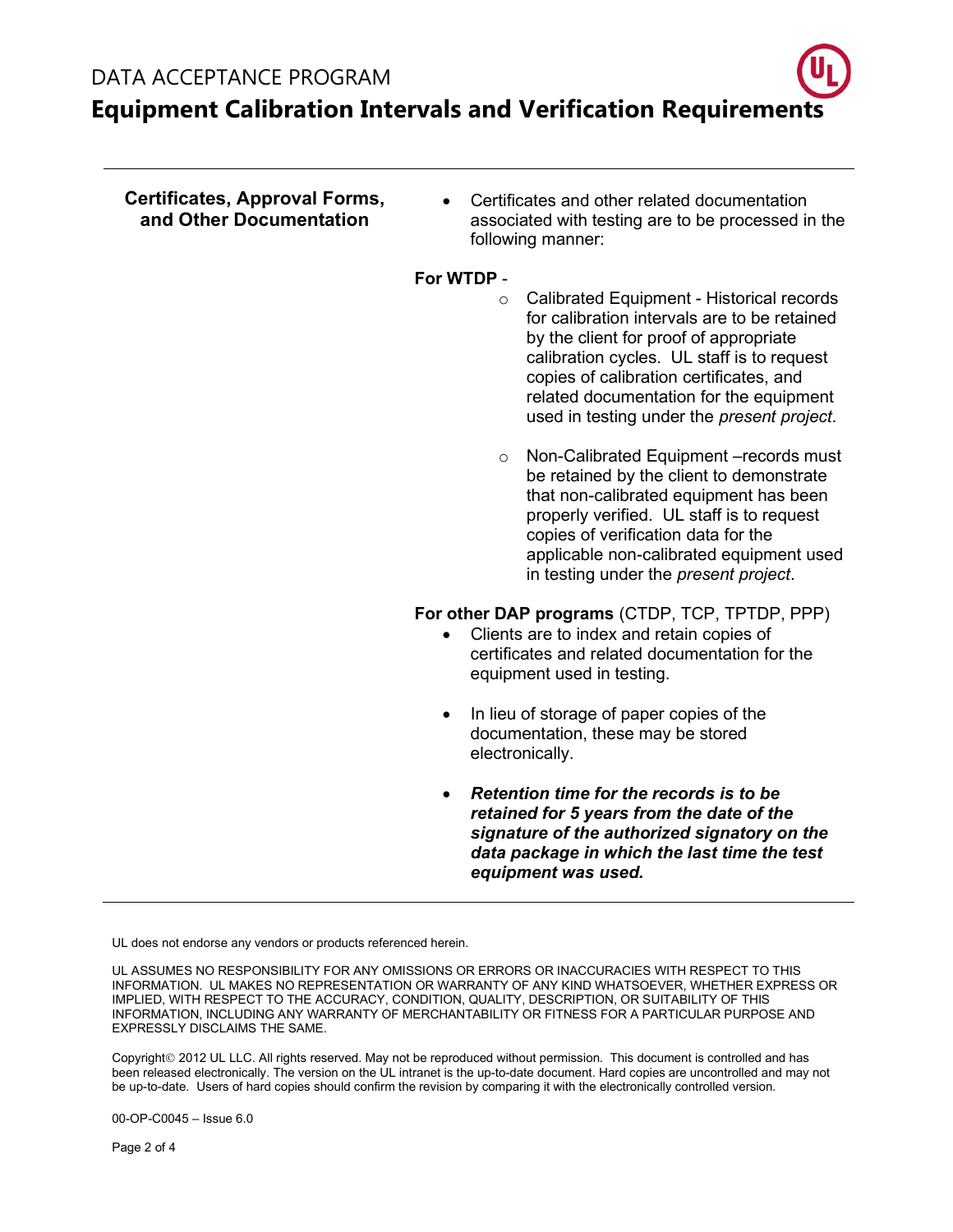## Equipment Calibration Intervals and Verification Requirements

## APPENDIX A

- 1 All test equipment requiring calibration shall undergo an initial calibration before being put into service. Thereafter, the maximum nominal calibration interval is indicated below. A calibration vendor that is accredited by a Signatory of APLAC, ILAC or EU must provide the calibration whenever possible. Calibration cycles shall be:
	- 1A As recommended by the manufacturer of the instrument;
	- 1B One year for electrical, electronic and mechanical test equipment; or
	- 1C Three years for mechanical test equipment made of solid materials not subject to deterioration.
- 2 Calibration intervals may be extended based on the following conditions and the reasons must be documented:
	- 2A Passive electrical test equipment, such as current shunts, current transformers, potential transformers, may be extended to 3 years with good results for the initial calibration period and if not subject to severe use conditions.
	- 2B Weights may be extended to 5 years if there is a laboratory procedure that takes into account usage and has provisions for physical examination and / or intermediate checks of the weights.
	- 2C Where there is sufficient calibration data to statistically establish a trend of the test equipment to assure good measurement results for a longer period.

UL does not endorse any vendors or products referenced herein.

UL ASSUMES NO RESPONSIBILITY FOR ANY OMISSIONS OR ERRORS OR INACCURACIES WITH RESPECT TO THIS INFORMATION. UL MAKES NO REPRESENTATION OR WARRANTY OF ANY KIND WHATSOEVER, WHETHER EXPRESS OR IMPLIED, WITH RESPECT TO THE ACCURACY, CONDITION, QUALITY, DESCRIPTION, OR SUITABILITY OF THIS INFORMATION, INCLUDING ANY WARRANTY OF MERCHANTABILITY OR FITNESS FOR A PARTICULAR PURPOSE AND EXPRESSLY DISCLAIMS THE SAME.

Copyright 2012 UL LLC. All rights reserved. May not be reproduced without permission. This document is controlled and has been released electronically. The version on the UL intranet is the up-to-date document. Hard copies are uncontrolled and may not be up-to-date. Users of hard copies should confirm the revision by comparing it with the electronically controlled version.

00-OP-C0045 – Issue 6.0

Page 3 of 4